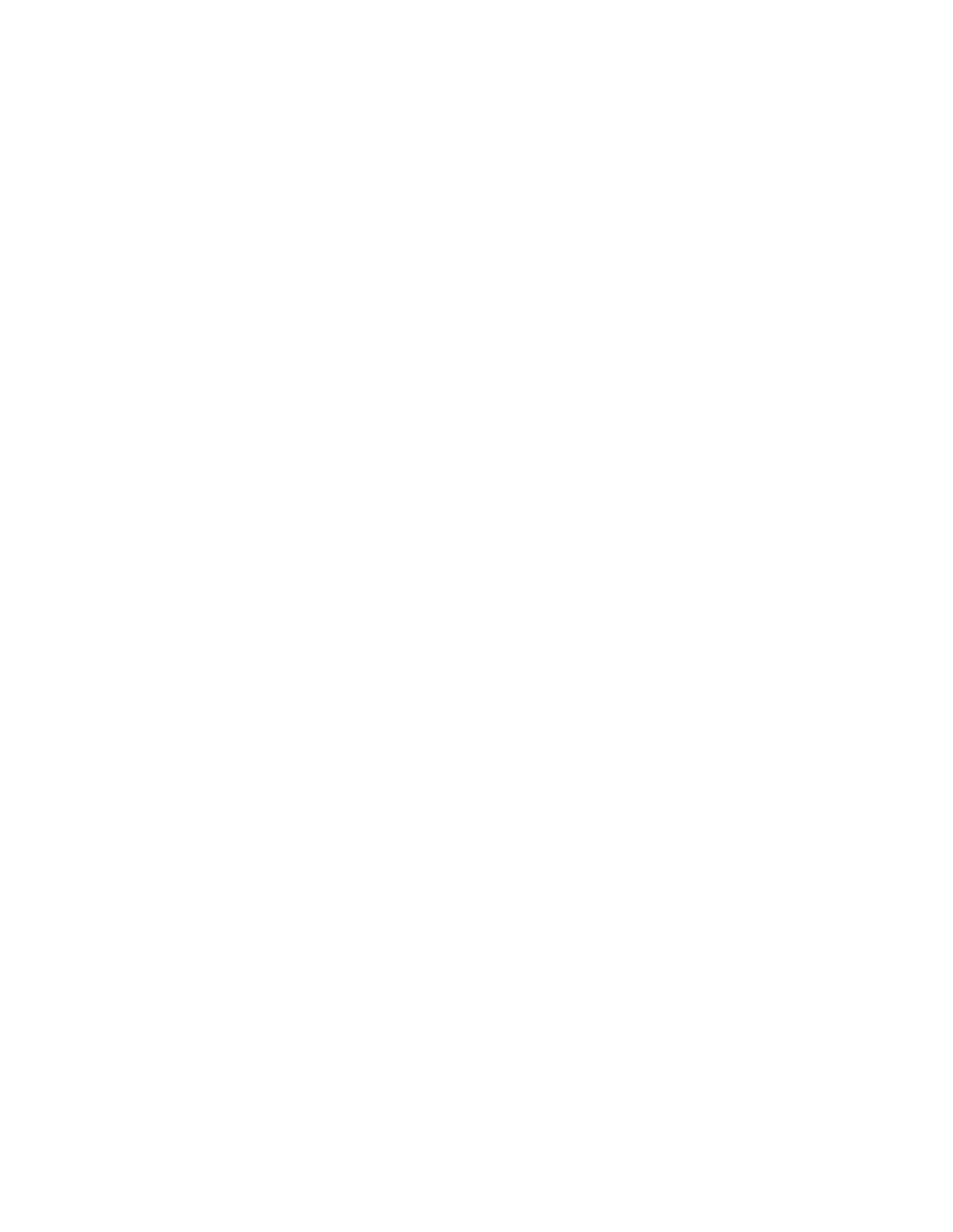# **Rainfall Amounts and Capture Targets**

#### **Volume Reduction**

These rainfall capture targets are used to calculate the volume of rainfall that falls on the impervious surface (thus generating stormwater runoff) to be captured, infiltrated, treated and/or detained.

The typical target is to capture and retain 72% of the 2-year, 24-hour event volume, which is roughly equivalent the 6-month, 24-hour post development flow volume, or 90% of annual rainfall.

Table 1 shows the rainfall capture targets assuming the typical design target of 72% of the 2-year, 24-hour event volume.

#### Table 1 Typical GSI Facility Design Guideline Rainfall Capture Targets

| Rainfall Capture Depth "R"(mm) Targets for Design Guidelines -<br>These "R" values to be used in the various sizing formulas for each GSI facility |                                             |  |  |  |  |  |  |  |  |
|----------------------------------------------------------------------------------------------------------------------------------------------------|---------------------------------------------|--|--|--|--|--|--|--|--|
| Climate Zone                                                                                                                                       | Rainfall Capture Target* (R mm)             |  |  |  |  |  |  |  |  |
| Core Area                                                                                                                                          | 32 mm - Gonzales rain gauge                 |  |  |  |  |  |  |  |  |
| Saanich Peninsula                                                                                                                                  | 39 mm - YYJ rain gauge                      |  |  |  |  |  |  |  |  |
| Westshore                                                                                                                                          | 47 mm - City of Langford IDF curve          |  |  |  |  |  |  |  |  |
| Juan de Fuca EA                                                                                                                                    | 49 mm - Victoria Marine (Sooke) rain gauge* |  |  |  |  |  |  |  |  |
|                                                                                                                                                    | 65 mm - Jordan River rain gauge*            |  |  |  |  |  |  |  |  |
|                                                                                                                                                    | 108 mm - Diversion reservoir rain gauge*    |  |  |  |  |  |  |  |  |
|                                                                                                                                                    | 121 mm - Port Renfrew rain gauge*           |  |  |  |  |  |  |  |  |
| Salt Spring Island & Southern Gulf Islands                                                                                                         | 32 mm - Saturna Island rain gauge*          |  |  |  |  |  |  |  |  |

Notes: \*Rainfall capture targets are based on the current climate projections. Check with respective local governments for rainfall capture targets specific to design standards that they may have.

Consideration should be given to using climate adjusted rainfall capture targets for GSI. Climate Projections for the capital region (April 2017) can be found at: https://www.crd.bc.ca/about/data/climate-change

This climate change report outlines that the Single-Day Maximum Precipitation will increase by 20% (2% to 37% range, 10% to 90% percentile values) for year 2050 and 35% (11% to 54% range) for year 2080.